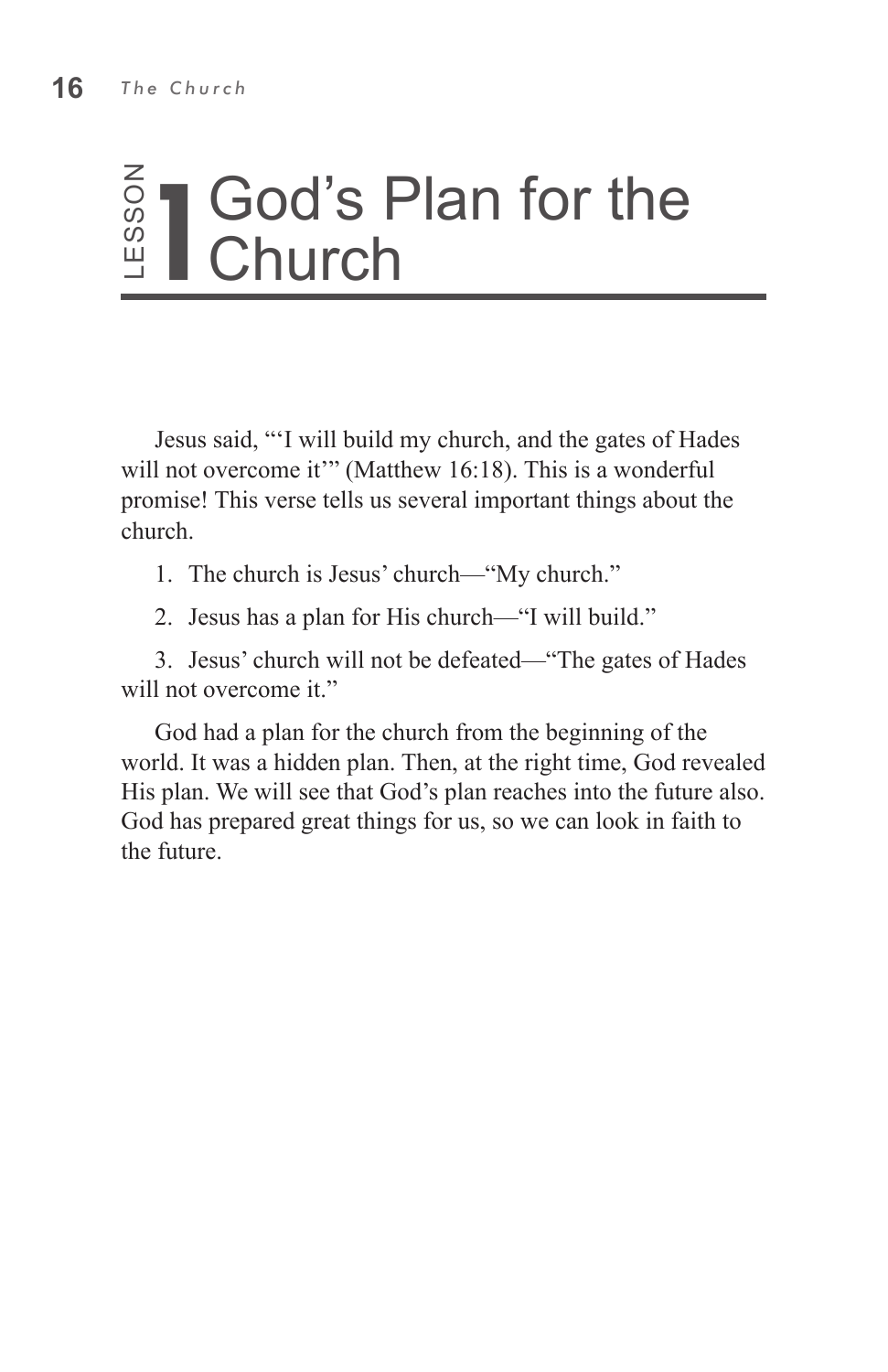## *The Plan*

- A. The Beginning of the Church
- B. The Glorious Future of the Church
- C. Present Condition of the Church

#### *The Goals*

- 1. State how God's plan for the church started.
- 2. Identify Jesus' role in God's plan for the church.
- 3. Relate God's eternal plan to present problems.

## **A. The Beginning of the Church**

Goal 1. State how God's plan for the church started.

Where did the church come from? Perhaps the church has been in your area for many centuries, or for only a short time. Perhaps someone in your community began preaching the gospel, or maybe someone came from another place to tell about Christ.

Before the gospel came to your area—even before anyone knew the gospel—God had a plan. God's plan did not begin in your lifetime, nor did it begin at the Cross where Jesus died. God's plan began before He created the world. Paul told the church at Ephesus about this plan:

For he chose us in him before the creation of the world to be holy and blameless in his sight. In love he predestined us to be adopted as his sons through Jesus Christ, in accordance with his pleasure and will. (Ephesians 1:4–5)

Then, at the right time, Jesus came. (See Galatians 4:4.) Jesus taught the truth about God and did many miracles. He began His ministry among the Jews, and many of the Jews and others refused Jesus. Then they crucified Him. But God raised Jesus back to life and established the basis for His church. Again Paul explained this to the church at Ephesus: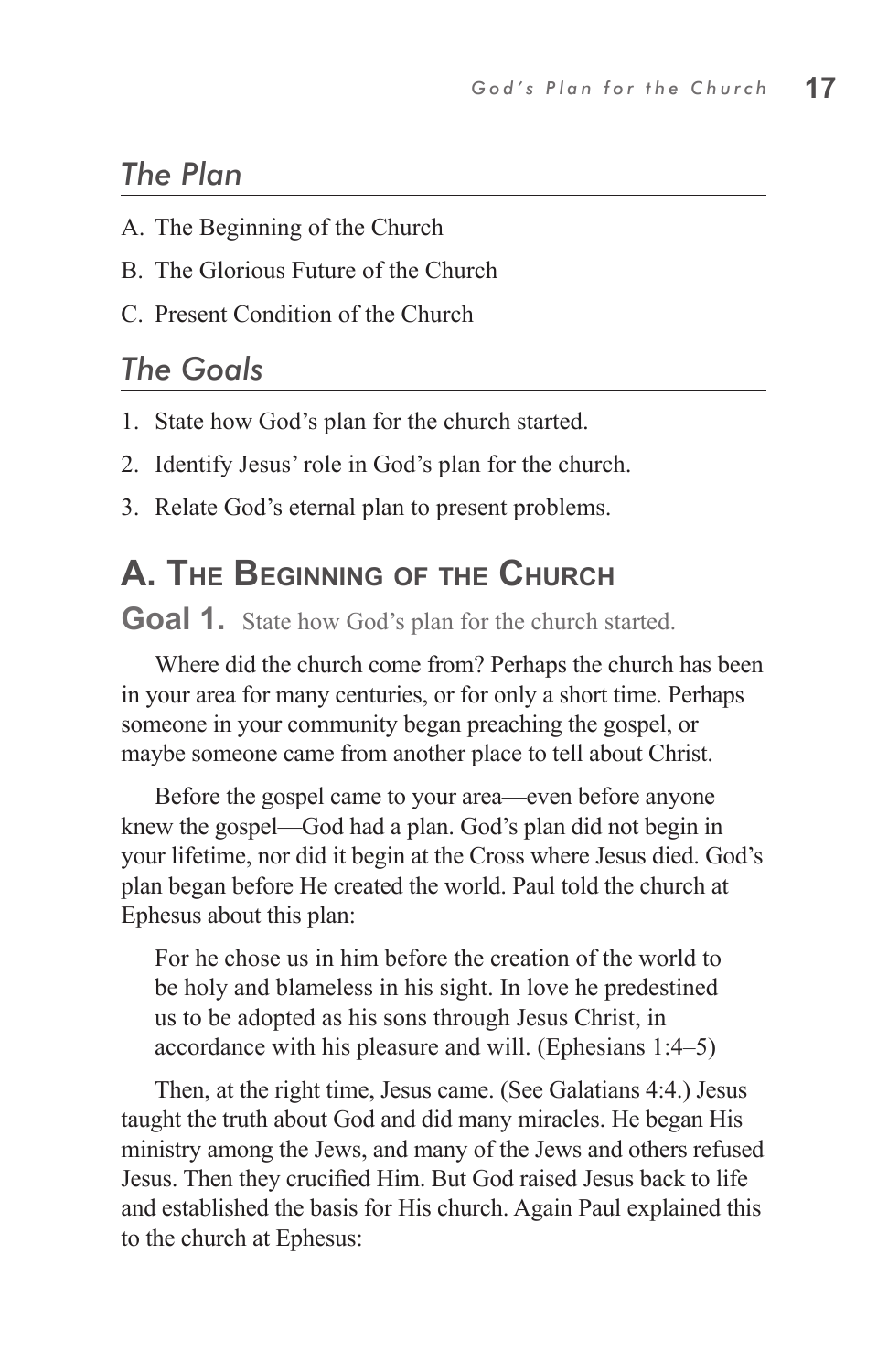The mystery of Christ . . . is that through the gospel the Gentiles are heirs together with Israel, members together of one body, and sharers together in the promise in Christ Jesus. (Ephesians 3:4–6)

The church, then, is all those who believe in Christ, from every nation. Through the gospel, they have now become part of His church.

#### *Application*

- **1** Circle the letter of the statement which is true:
- **a)** God's plan began when Jesus died.
- **b**) God's plan began with the creation of people.
- **c)** God was working out His plan for the church from the beginning.
- **2** Read again Ephesians 3:4–6. Write in your own words the answers to the following questions:
- **a)** How did God reveal His plan?

. . . . . . . . . . . . . . . . . . . . . . . . . . . . . . . . . . . . . . . . . . . . . . . . . . . . . . . . . . . . . . . . . . . . . . . . . . . . . . . . . . . . . . . . . . . . . . . . . . . . . . . . **b**) What was God's plan? . . . . . . . . . . . . . . . . . . . . . . . . . . . . . . . . . . . . . . . . . . . . . . . . . . . . . . . . . . . . . . . . . . . . . . . . . . . . . . . . . . . . . . . . . . . . . . . . . . . . . . . .

Check your answers with those at the end of this lesson.

## **B. The Glorious Future of the Church**

**Goal 2.** Identify Jesus' role in God's plan for the church.

God was working out His plan through Christ. Humanity's rejection of Christ did not stop God. Christ's death did not stop Him. God kept on working out His plan.

God has a plan for the future, too! At the right time, He will finish His plan. He will not be defeated! The Bible tells us some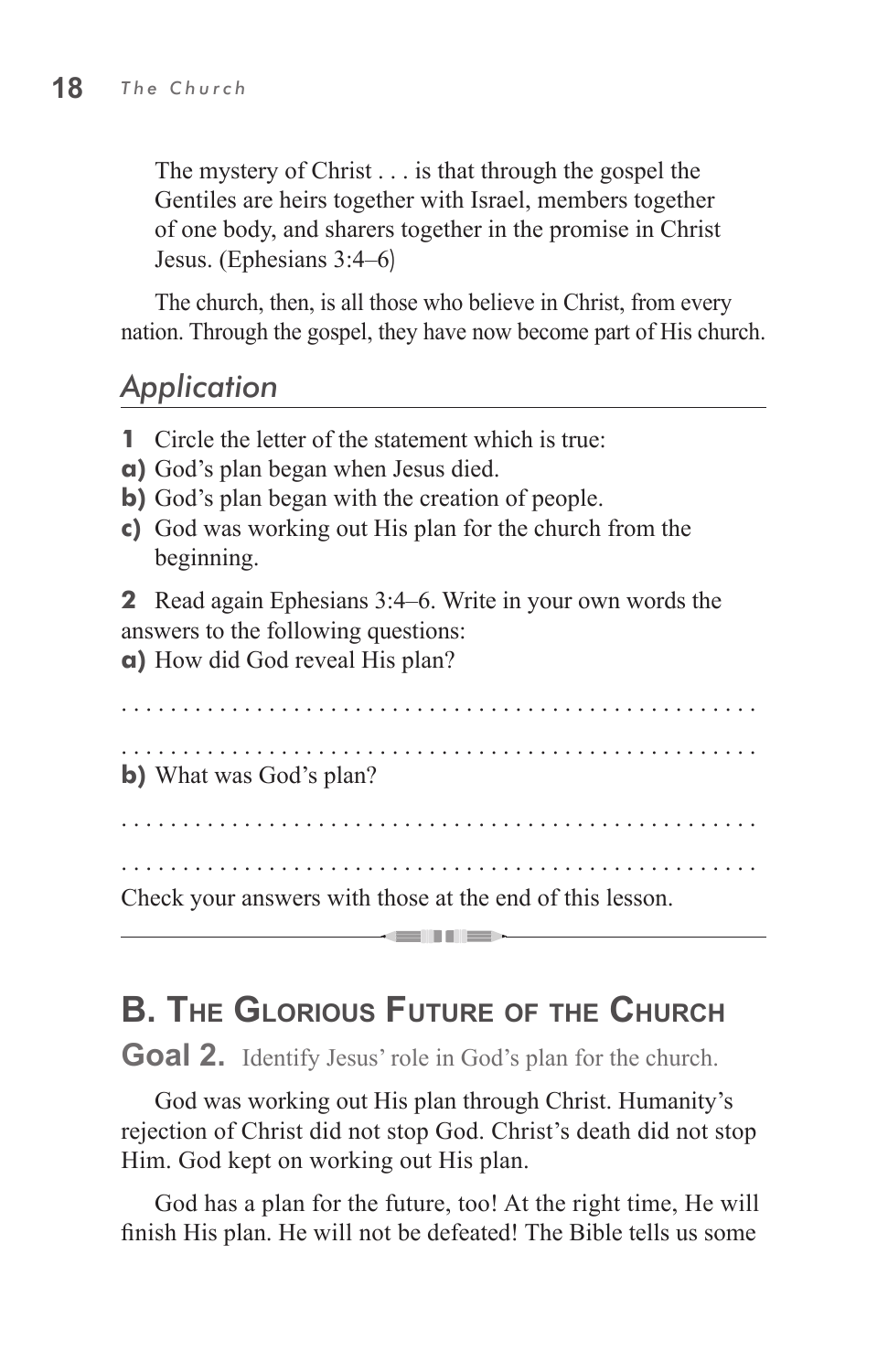of the things God has in store for His church. Just before Jesus was put to death, He prayed:

"Father, I want those you have given me to be with me where I am, and to see my glory, the glory you have given me because you loved me before the creation of the world." (John 17:24)

Sometime—at the right time—God will answer that prayer. Someday the church will be with Jesus and we will see His glory. No one knows completely what heaven will be like, but it will be wonderful to be with Jesus Christ!

The Bible tells us that Jesus will come to earth again for His church. Paul told the church at Thessalonica about this event:

The Lord himself will come down from heaven, with a loud command, with the voice of the archangel and with the trumpet call of God, and the dead in Christ will rise first. After that, we who are still alive and are left will be caught up together with them in the clouds to meet the Lord in the air. And so we will be with the Lord forever. (1 Thessalonians 4:16–17)

We do not know when this will happen. It could be very soon. God knows the right time.

#### *Application*

| 3 In the following sentences, write in the correct word or words.<br>a) Because God has fulfilled His plan in the past, we can have                      |
|----------------------------------------------------------------------------------------------------------------------------------------------------------|
| faith in Him for the $\ldots \ldots \ldots \ldots \ldots \ldots \ldots \ldots \ldots$<br>b) One of the most glorious things about heaven is that we will |
| c) When Jesus comes for His church, there will be the sound                                                                                              |
| <b>d</b> ) Believers, both living and dead, will meet together with                                                                                      |
|                                                                                                                                                          |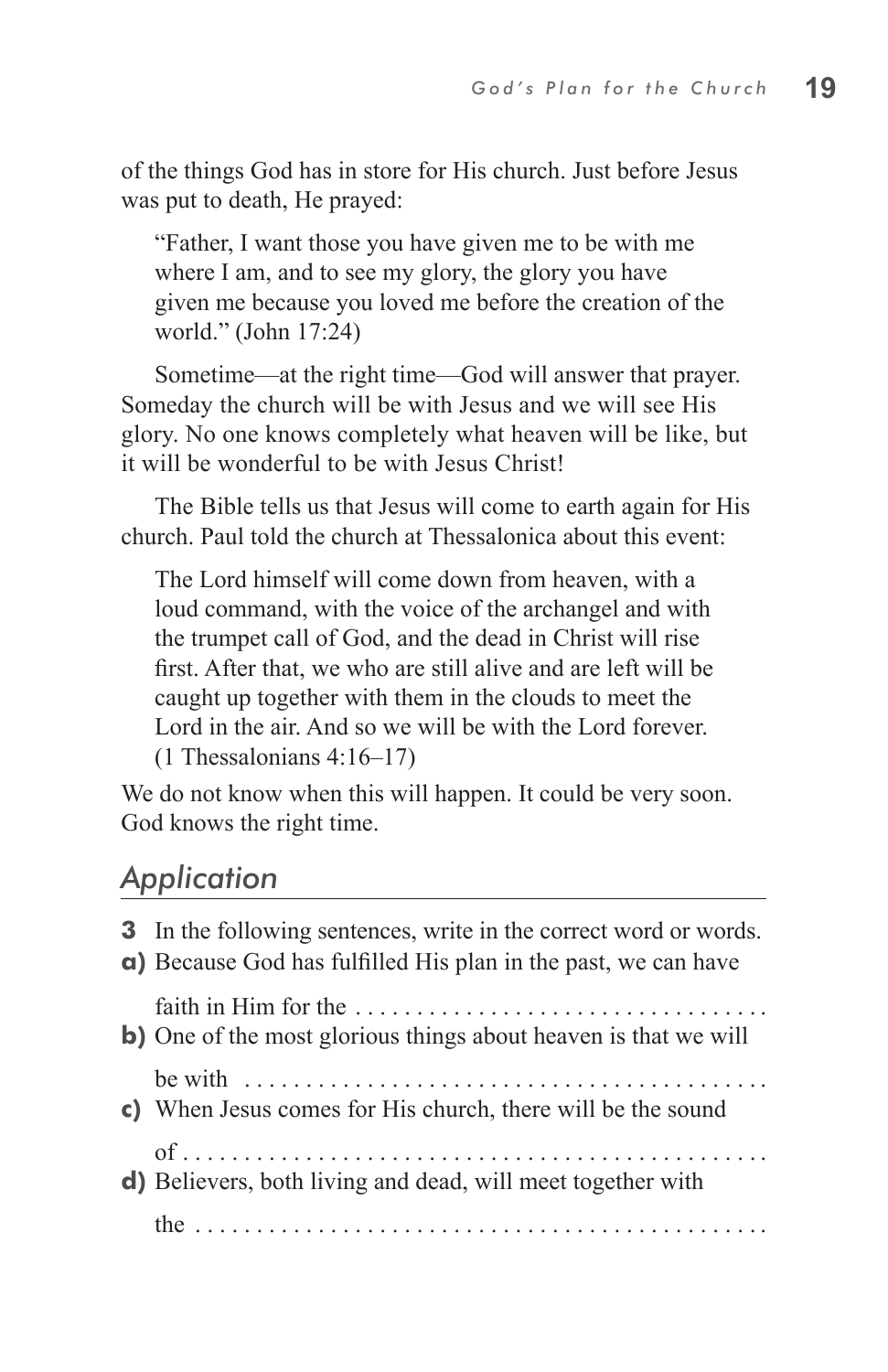- **4** In John 17:24 Jesus asked that
- **a)** God would love us more.
- **b**) we would be with Him in heaven.
- **c)** the Father would give the church to Him.
- **5** Read Revelation 22:3–5. Who will rule with Christ in heaven?

. . . . . . . . . . . . . . . . . . . . . . . . . . . . . . . . . . . . . . . . . . . . . . . . . . . .

-amil 11 m

- **a)** The angels
- **b)** The prophets and apostles
- **c)** All servants of God
- **6** Explain what God's future plan is for His church.

**C. Present Condition of the Church**

**Goal 3.** Relate God's eternal plan to present problems.

The church has a wonderful past and a glorious future, but it must live on earth now. We do not live in eternity, past or future; we live now. How can these truths we have studied help us now?

## The Purpose of the Church

Later we will look at the duties of the church in more detail, but now we must see some overall goals. We read in Paul's letter to the church at Ephesus:

This grace was given me: to preach to the Gentiles the unsearchable riches of Christ, and to make plain to everyone the administration of this mystery, which for ages past was kept hidden in God, who created all things. His intent was that now, through the church, the manifold wisdom of God should be made known to the rulers and authorities in the heavenly realms. (Ephesians 3:8–10)

The heavenly realm refers to areas of spiritual conflict. The rulers and authorities are the evil spirits which cause people to do evil. Paul explains that God's purpose for the church is to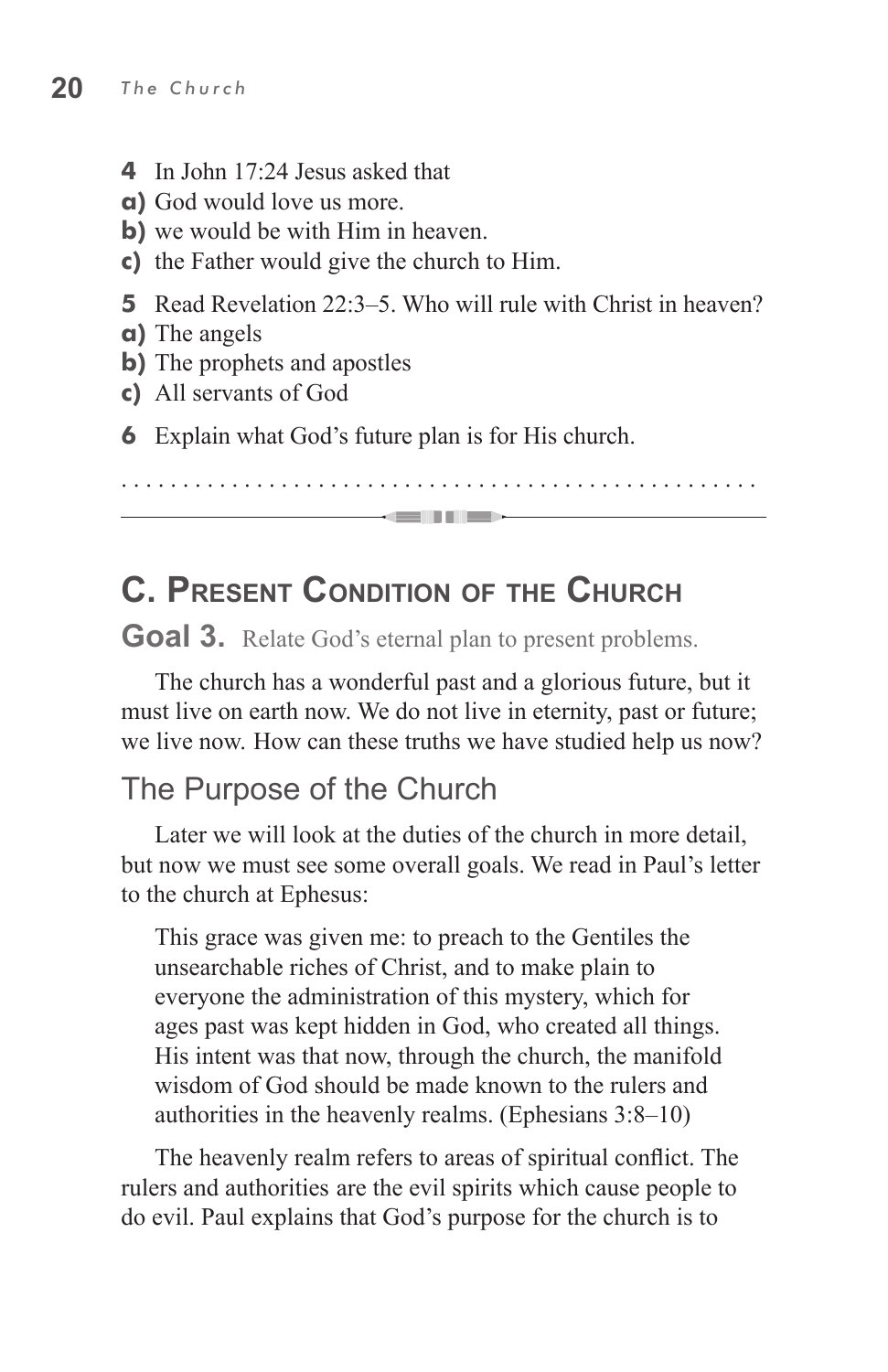defeat the evil spirits in this world. Look at the rest of chapter 3. The Bible says that because the church's purpose is to defeat evil, we can come boldly before God in prayer, and we must be united in love (Ephesians 3:11–19).

A second general purpose of the church is found in the last few verses of Ephesians 3.

To him who is able to do immeasurably more than all we ask or imagine, according to his power that is at work within us, to him be glory in the church and in Christ Jesus throughout all generations, for ever and ever! Amen.  $(vv. 20-21)$ 

#### *Application*

**7** Look at Ephesians 3 again. State in your own words two purposes for the church:

**a)** verses 8–10 **b)** verses 20–21

**KEIHER** 

## The Suffering of the Church

Sometimes Christians suffer because of their belief in Christ. Maybe you have been treated badly because you are a Christian. Sometimes people are hurt or misunderstood, and other people fight against them because of what they believe. This is called persecution.

Such pain is hard to understand. You might ask, "If God has such great things planned for me, why am I hurting now?" This question is not easy to answer. Look at what the Bible says.

1*. Some suffering is normal.* Everyone goes through times of suffering, whether one is a Christian or not. Even Christians must suffer. Paul told the young man, Timothy: "Everyone who wants to live a godly life in Christ Jesus will be persecuted"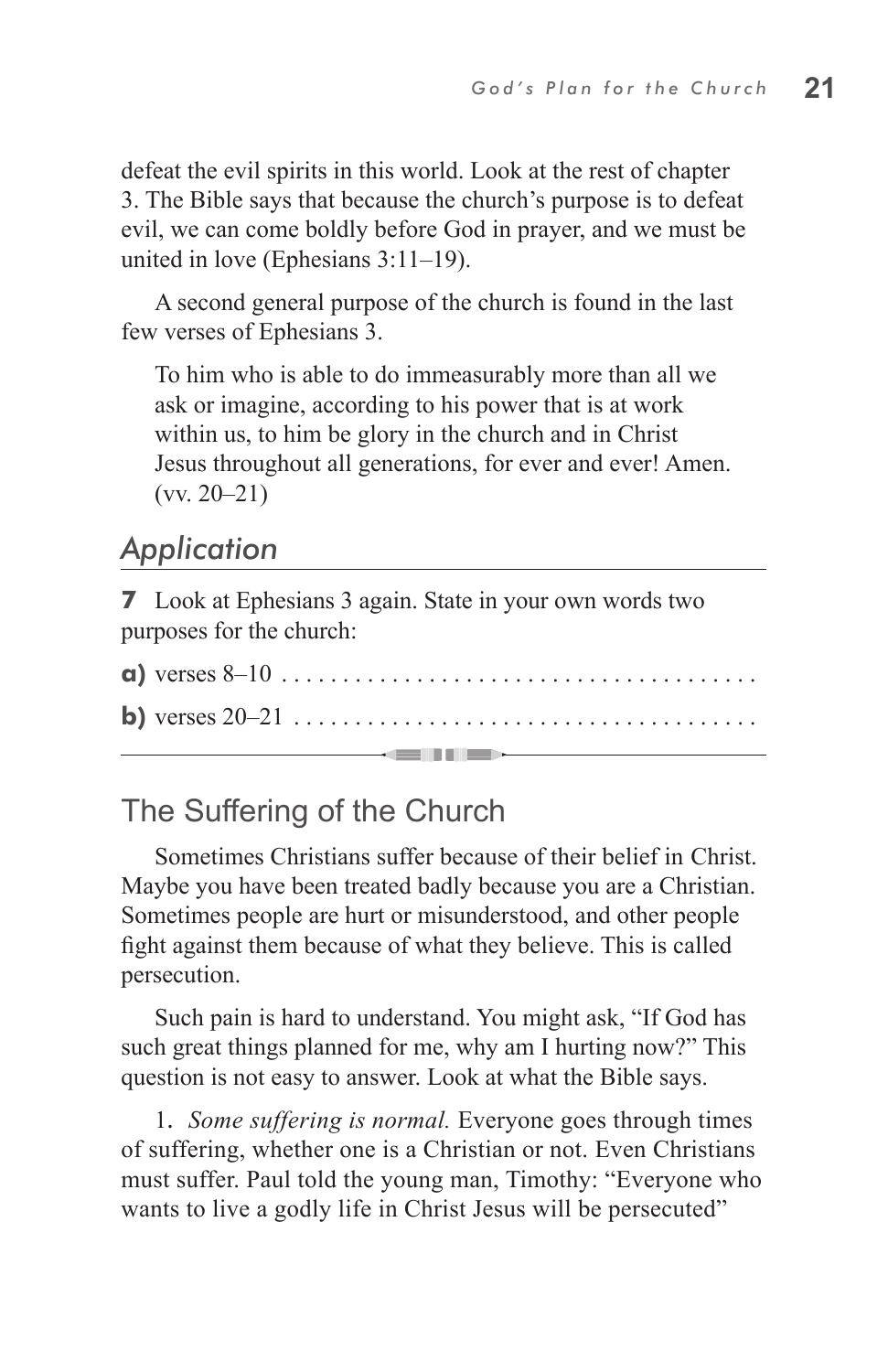(2 Timothy 3:12). But it is wonderful to know that when we suffer God is with us and He gives us strength.

2. *Suffering is a privilege.* It is an honor to suffer for Christ because God has special rewards for those who are persecuted. Paul told the church at Philippi, "It has been granted to you on behalf of Christ not only to believe on him, but also to suffer for him" (Philippians 1:29).

3. *Suffering is temporary.* Suffering will not last. Paul wrote to the church at Rome, "Our present sufferings are not worth comparing with the glory that will be revealed in us" (Romans 8:18).

4. *Suffering is rewarded.* During periods of suffering, we can look to the future, to heaven. The Bible says, "If we endure, we will also reign with him" (2 Timothy 2:12). God is keeping a record.

As we have seen, God has great things planned for the church, and we can be part of that great future. But we must be faithful now even during difficulty.

## *Application*

**8** In view of God's eternal plan, why is the church sometimes persecuted?

. . . . . . . . . . . . . . . . . . . . . . . . . . . . . . . . . . . . . . . . . . . . . . . . . . . . -----